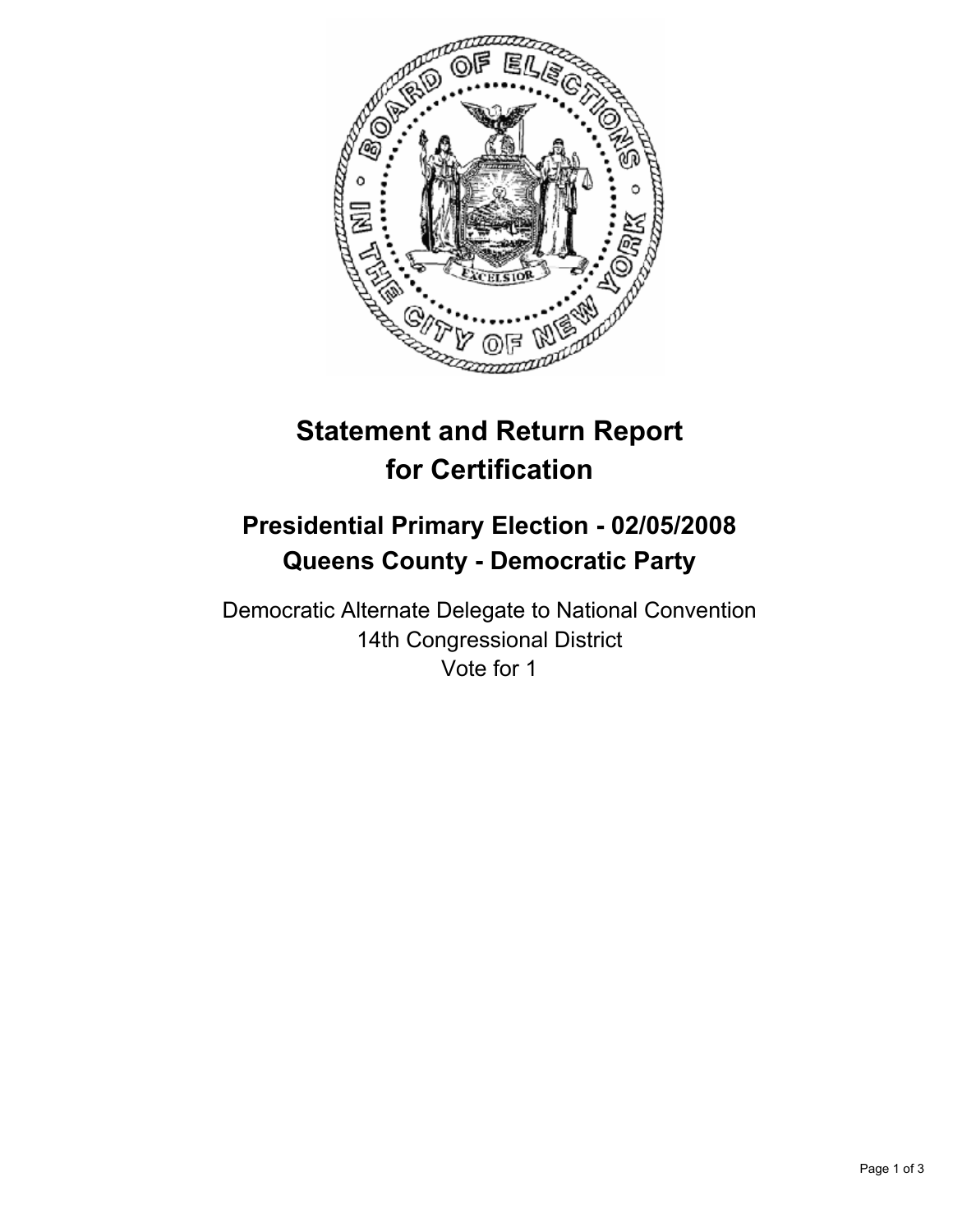

#### **14th Congressional District**

| <b>Assembly District 30</b>                       |       |
|---------------------------------------------------|-------|
| <b>EMERGENCY</b>                                  | 0     |
| ABSENTEE/MILITARY                                 | 45    |
| <b>FFDFRAL</b>                                    | 12    |
| <b>AFFIDAVIT</b>                                  | 89    |
| GLORIA D'AMICO (F) - PLEDGED TO SUPPORT CLINTON   | 1,282 |
| SHANNON L ANDERSON (F) - PLEDGED TO SUPPORT OBAMA | 723   |
| <b>Total Votes</b>                                | 2,005 |
| <b>Assembly District 36</b>                       |       |
| <b>EMERGENCY</b>                                  | 135   |
| ABSENTEE/MILITARY                                 | 131   |
| <b>FEDERAL</b>                                    | 89    |
| <b>AFFIDAVIT</b>                                  | 340   |
| GLORIA D'AMICO (F) - PLEDGED TO SUPPORT CLINTON   | 4,729 |
| SHANNON L ANDERSON (F) - PLEDGED TO SUPPORT OBAMA | 2,250 |
| <b>Total Votes</b>                                | 6,979 |
| <b>Assembly District 37</b>                       |       |
| <b>EMERGENCY</b>                                  | 5     |
| ABSENTEE/MILITARY                                 | 46    |
| <b>FEDERAL</b>                                    | 14    |
| <b>AFFIDAVIT</b>                                  | 126   |
| GLORIA D'AMICO (F) - PLEDGED TO SUPPORT CLINTON   | 1,723 |
| SHANNON L ANDERSON (F) - PLEDGED TO SUPPORT OBAMA | 1,254 |
| <b>Total Votes</b>                                | 2,977 |
|                                                   |       |